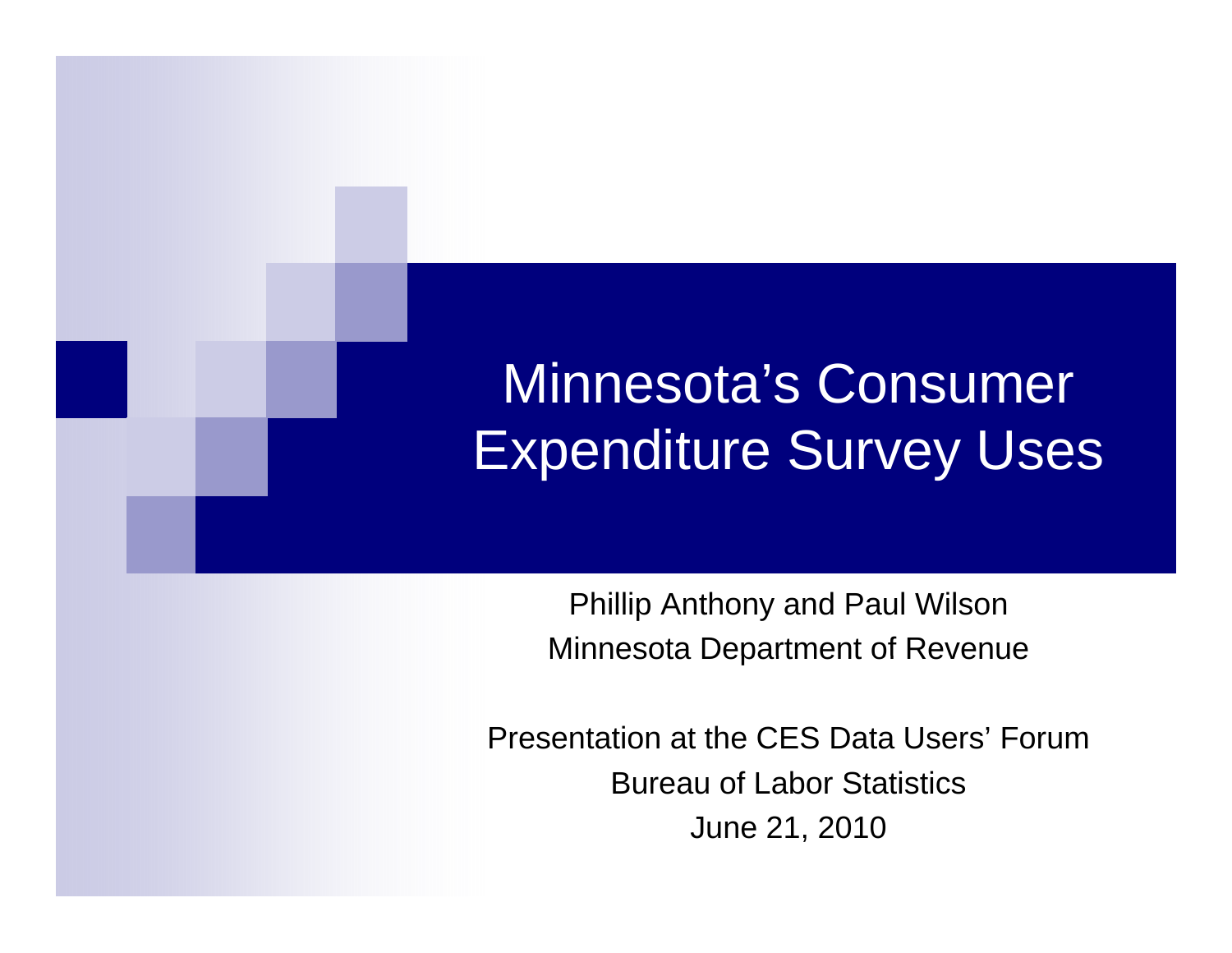# **CE Experience**

- Minnesota has been producing an incidence study for nearly 20 years
- **Ny third year working with the PUMS data for the** Minnesota Department of Revenue
- Seven years with the Nebraska Department of Revenue using aggregate data from CE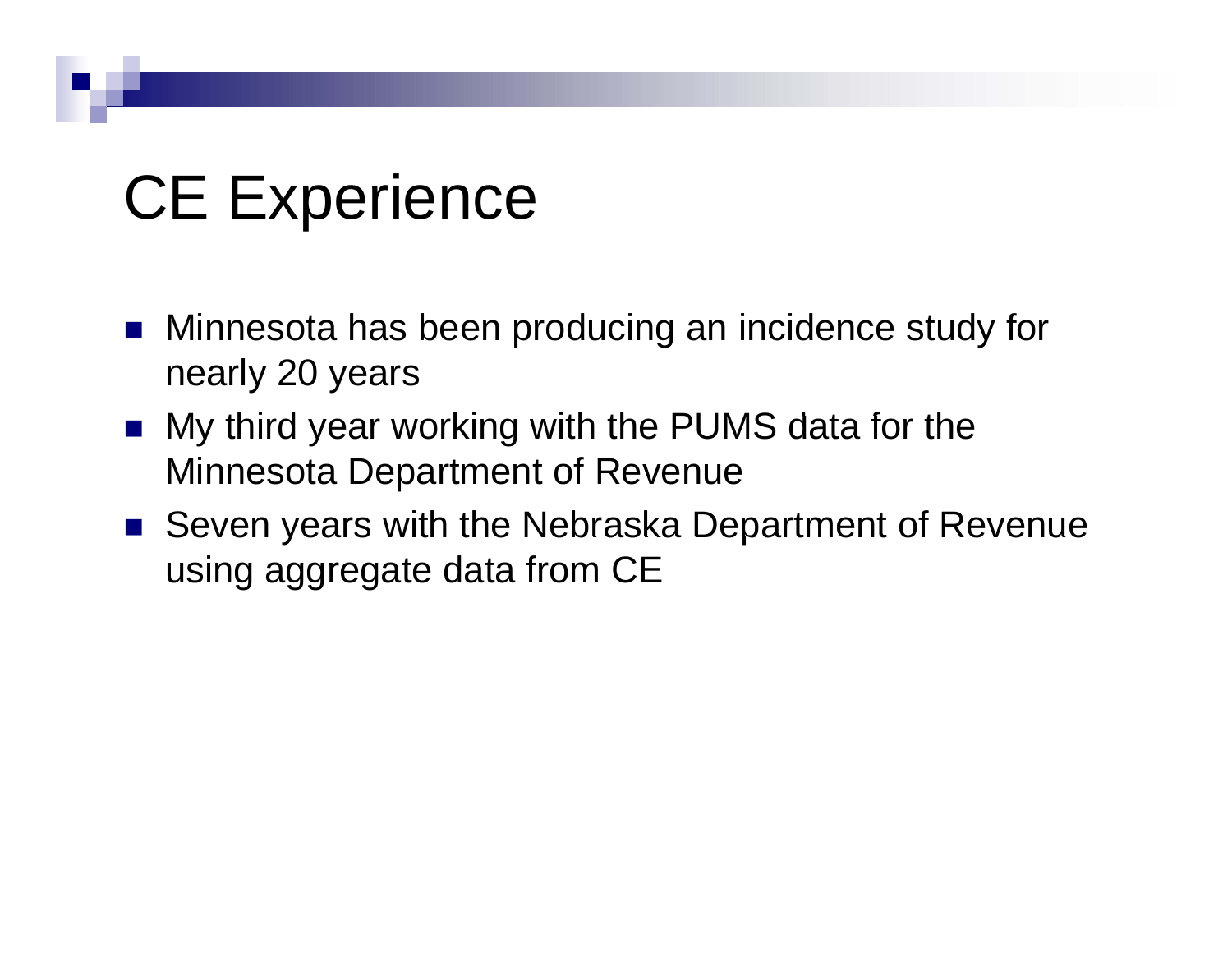### **Our Audiences**

### **Ninnesota Government**

- □ Tax Committees
- □ Legislative Research Office
- □ Governor's Commissions
- **F** Federation of Tax Administrators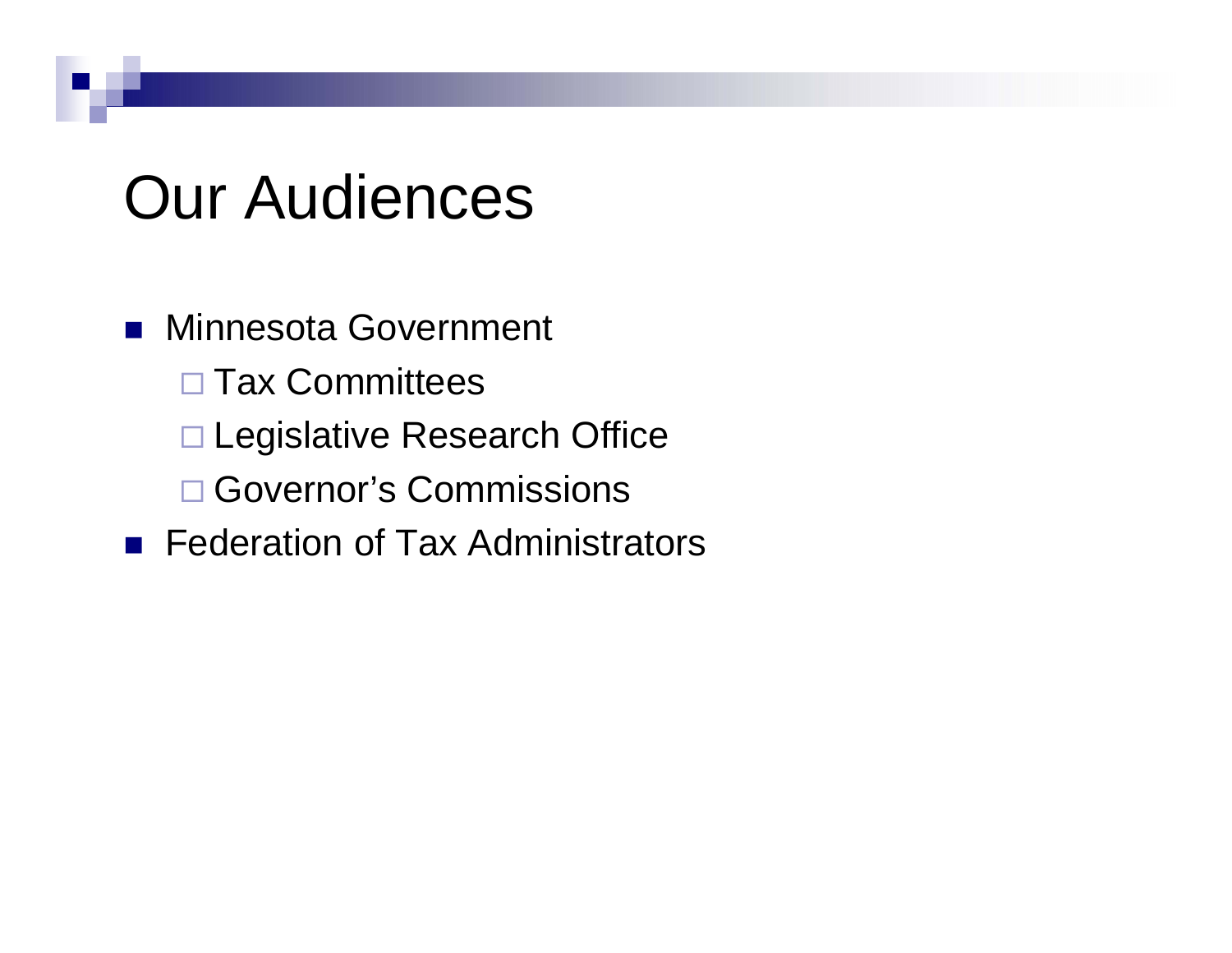# Primary Topics

- The incidence of sales and excise taxes in Minnesota for the Minnesota Tax Incidence Study
- **Policy analysis** 
	- $\Box$ Exemption Levels
	- $\Box$ Sales tax rebates
	- □ Incidence of Tax Exemptions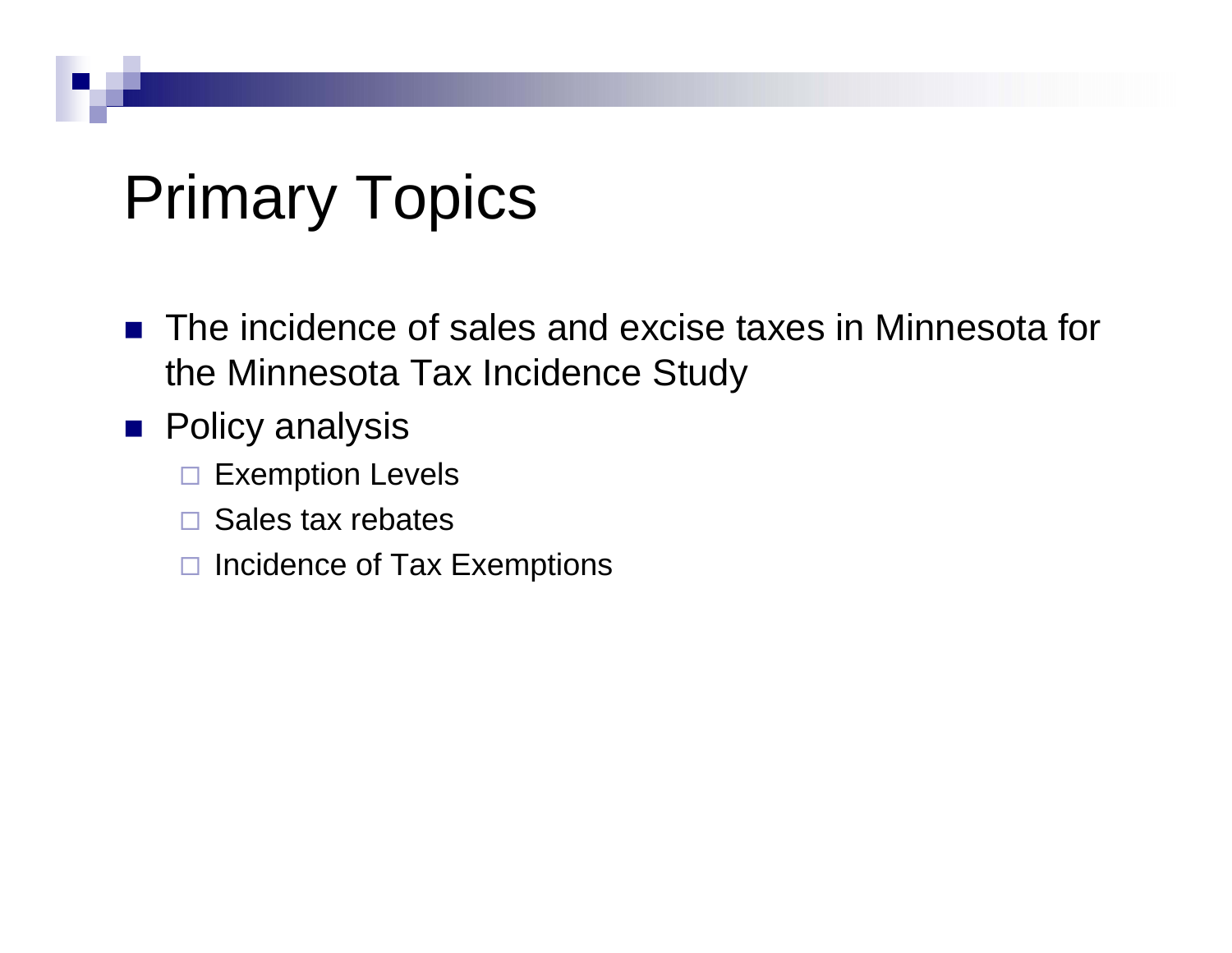## Minnesota Tax Incidence Analysis

- У. Geographic Level
	- $\Box$ National level data
- $\sim 10$  Time Period
	- □ A combination of most recent three years PUMS files
- $\mathcal{L}_{\mathcal{A}}$  Data Files Used
	- п Interview Data
		- $\blacksquare$  Only consumer units that complete all the interviews
		- **EXALLE AND MTAB Files**
	- □ Diary Data
		- FMLD and EXPD Files
	- $\Box$  Data is categorized into nine household types
		- Single Seniors, Married Seniors, Singles, Married no children, Married one child, Married two children, Married three or more children, Single one child, Single two or more children
	- $\Box$ No Topcoded records used in analysis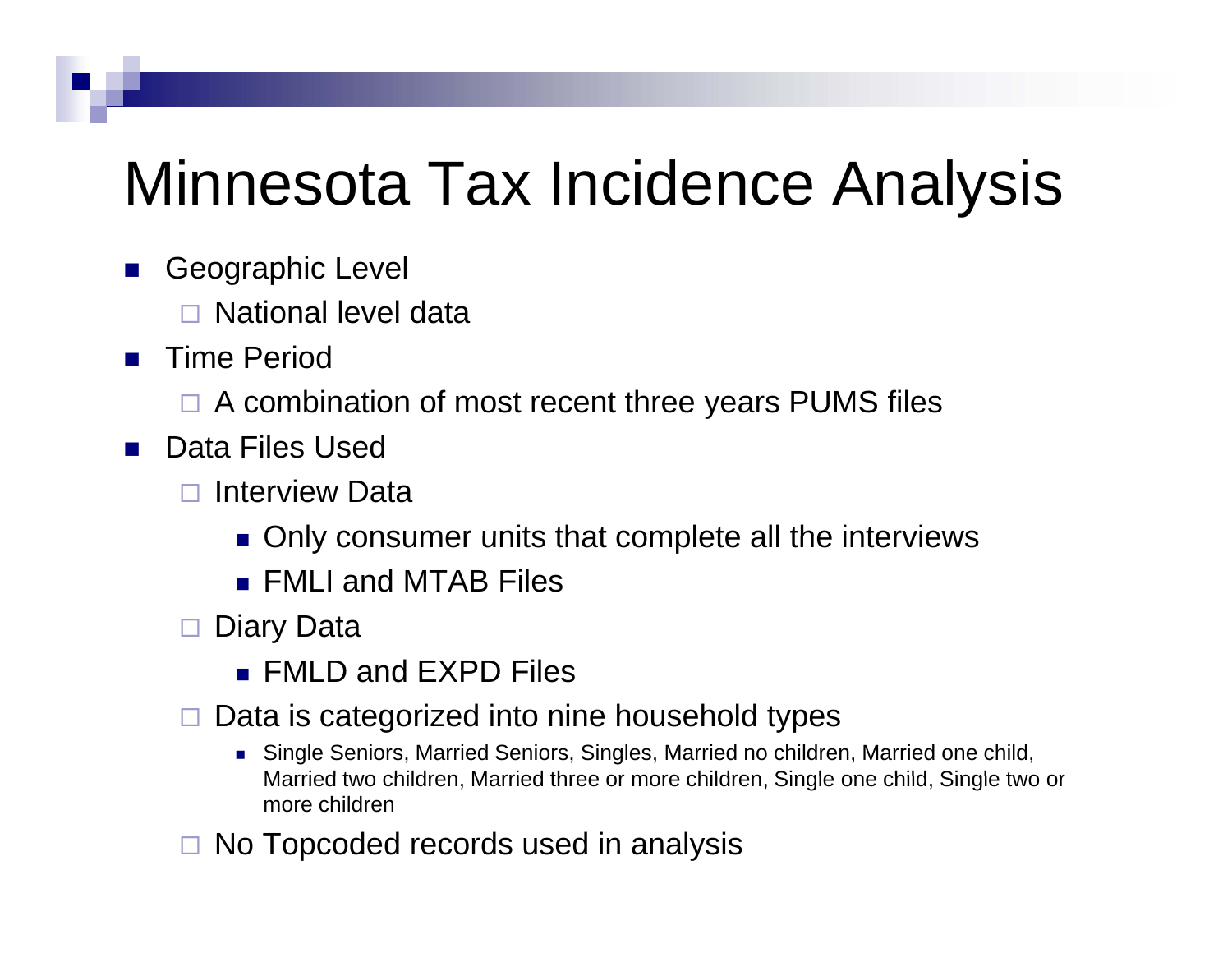### Minnesota Tax Incidence Report

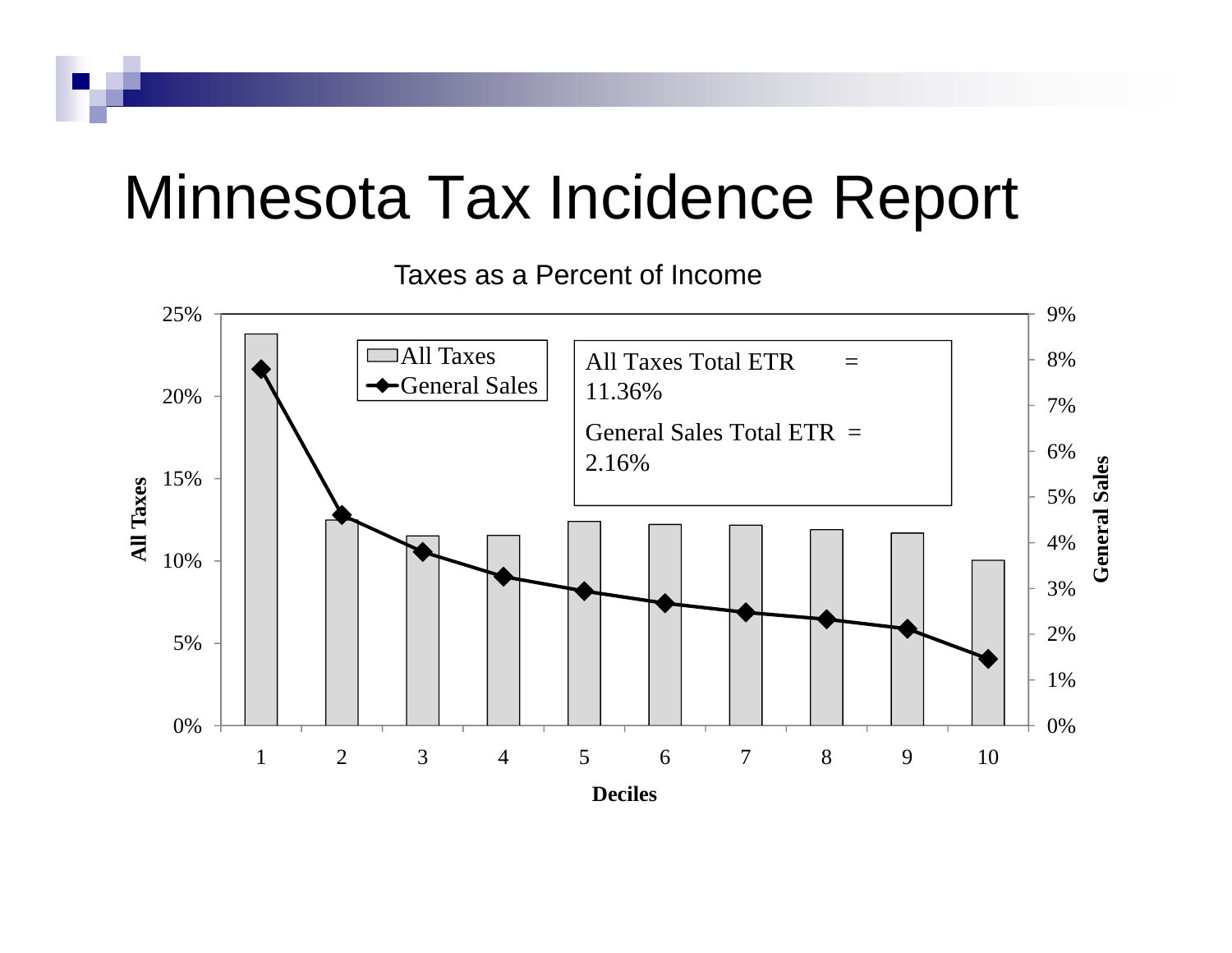Analysis of Adding Legal Services to the Sales Tax Base

**Effective Tax Rates, Population Deciles**

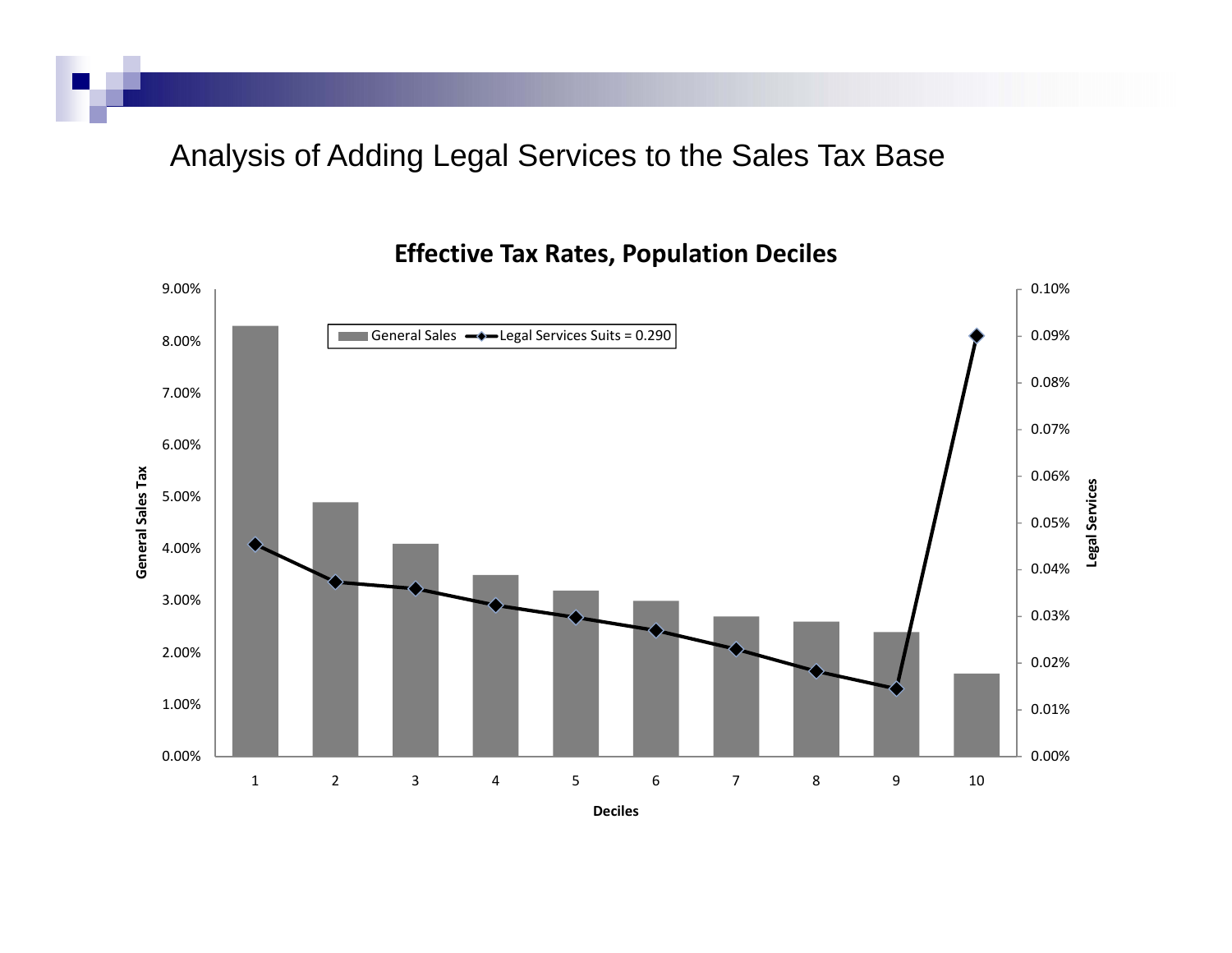Analysis of Adding Clothing to the Sales Tax Base

**Effective Tax Rates, Population Deciles**

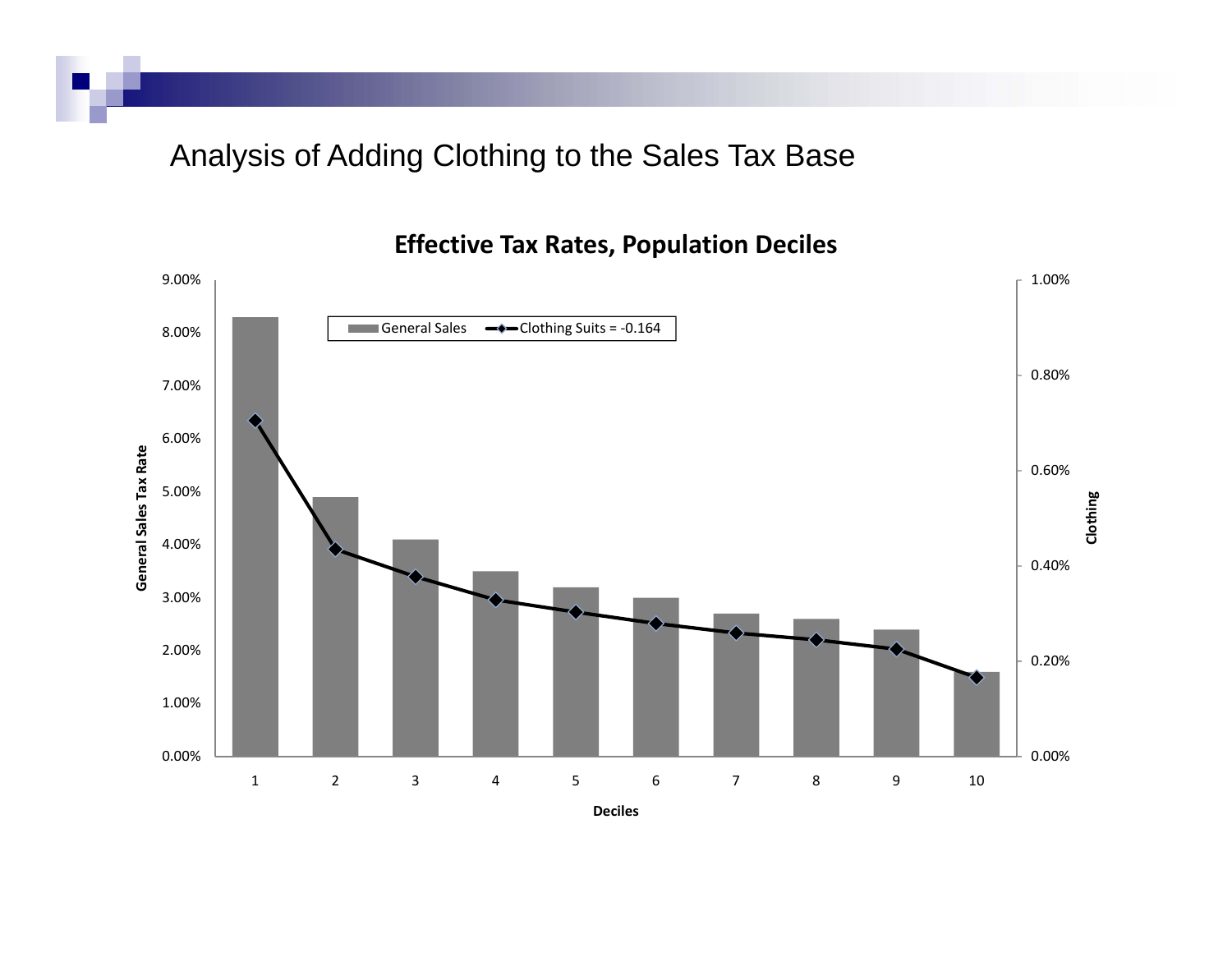### Ventura Sales Tax Refund Program

#### **FULL-YEAR RESIDENTS**

#### **Joint and Head of Household Returns**

**(and Qualifying Widow(er)s)**

| 1999               |                          |             | <b>Average Sales</b> |  | <b>Sales Tax</b> |    |        |          |                     |
|--------------------|--------------------------|-------------|----------------------|--|------------------|----|--------|----------|---------------------|
|                    | Taxable Income           |             | <b>Tax Burden</b>    |  | <b>Counts</b>    |    | Rebate |          | <b>Total Rebate</b> |
|                    | Less than \$2,500        |             | \$<br>575            |  | 29,760           | \$ | 235    | \$       | 6,993,600           |
| 2,500              | $\Delta \phi$            | \$<br>4,999 | 715                  |  | 32,546           |    | 292    | \$       | 9,503,432           |
| 5,000              |                          | 9,999       | 750                  |  | 67,078           |    | 306    | \$       | 20,525,868          |
| 10,000             | н.                       | 14,999      | 826                  |  | 64,143           |    | 337    | \$       | 21,616,191          |
| 15,000             | $\blacksquare$           | 19,999      | 936                  |  | 63,021           |    | 382    | \$       | 24,074,022          |
| 20,000             | $\blacksquare$           | 24,999      | 1,012                |  | 64,862           |    | 413    | \$       | 26,788,006          |
| 25,000             | $\blacksquare$           | 29,999      | 1,079                |  | 67,125           |    | 441    | \$       | 29,602,125          |
| 30,000             | $\blacksquare$           | 34,999      | 1,172                |  | 67,594           |    | 479    | \$       | 32,377,526          |
| 35,000             | ٠                        | 39,999      | 1,275                |  | 67,651           |    | 521    | \$       | 35,246,171          |
| 40,000             | $\blacksquare$           | 44,999      | 1,384                |  | 65,549           |    | 565    | \$       | 37,035,185          |
| 45,000             | $\blacksquare$           | 49,999      | 1,470                |  | 59,837           |    | 600    | \$       | 35,902,200          |
| 50,000             | ٠                        | 59,999      | 1,506                |  | 97,223           |    | 615    | \$       | 59,792,145          |
| 60,000             | ÷                        | 69,999      | 1,572                |  | 68,516           |    | 642    | \$       | 43,987,272          |
| 70,000             | $\blacksquare$           | 79,999      | 1,711                |  | 46,082           |    | 699    | \$       | 32,211,318          |
| 80,000             | $\blacksquare$           | 89,999      | 1,848                |  | 31,489           |    | 755    | \$       | 23,774,195          |
| 90,000             | $\blacksquare$           | 99,999      | 2,001                |  | 22,018           |    | 817    | \$       | 17,988,706          |
| 100,000            | $\blacksquare$           | 119,999     | 2,167                |  | 27,696           |    | 885    | \$       | 24,510,960          |
| 120,000            | ٠                        | 139,999     | 2,374                |  | 16,132           |    | 969    | \$       | 15,631,908          |
| 140,000            |                          | 159,999     | 2,566                |  | 10,640           |    | 1,048  | \$       | 11,150,720          |
| 160,000            | $\overline{\phantom{a}}$ | 179,999     | 2,747                |  | 7,225            |    | 1,122  | \$       | 8,106,450           |
| 180,000            | $\blacksquare$           | 199,999     | 2,919                |  | 5,345            |    | 1,192  | \$       | 6,371,240           |
| 200,000            |                          | 399,999     | 3,733                |  | 19,245           |    | 1,524  | \$       | 29,329,380          |
| 400,000            | $\blacksquare$           | 599,999     | 4,912                |  | 4,687            |    | 2,006  | \$       | 9,402,122           |
| 600,000            |                          | 799,999     | 5,894                |  | 1,874            |    | 2,407  | \$       | 4,510,718           |
| 800,000            |                          | 999,999     | 6,757                |  | 976              |    | 2,759  | \$       | 2,692,784           |
| 1,000,000 and over |                          |             | 9,481                |  | 2,464            |    | 3,250  | \$<br>\$ | 8,008,000           |
| Total              |                          |             |                      |  | 1,010,778        |    |        |          | 577, 132, 244       |
|                    | Average                  |             |                      |  |                  |    |        | \$       | 571                 |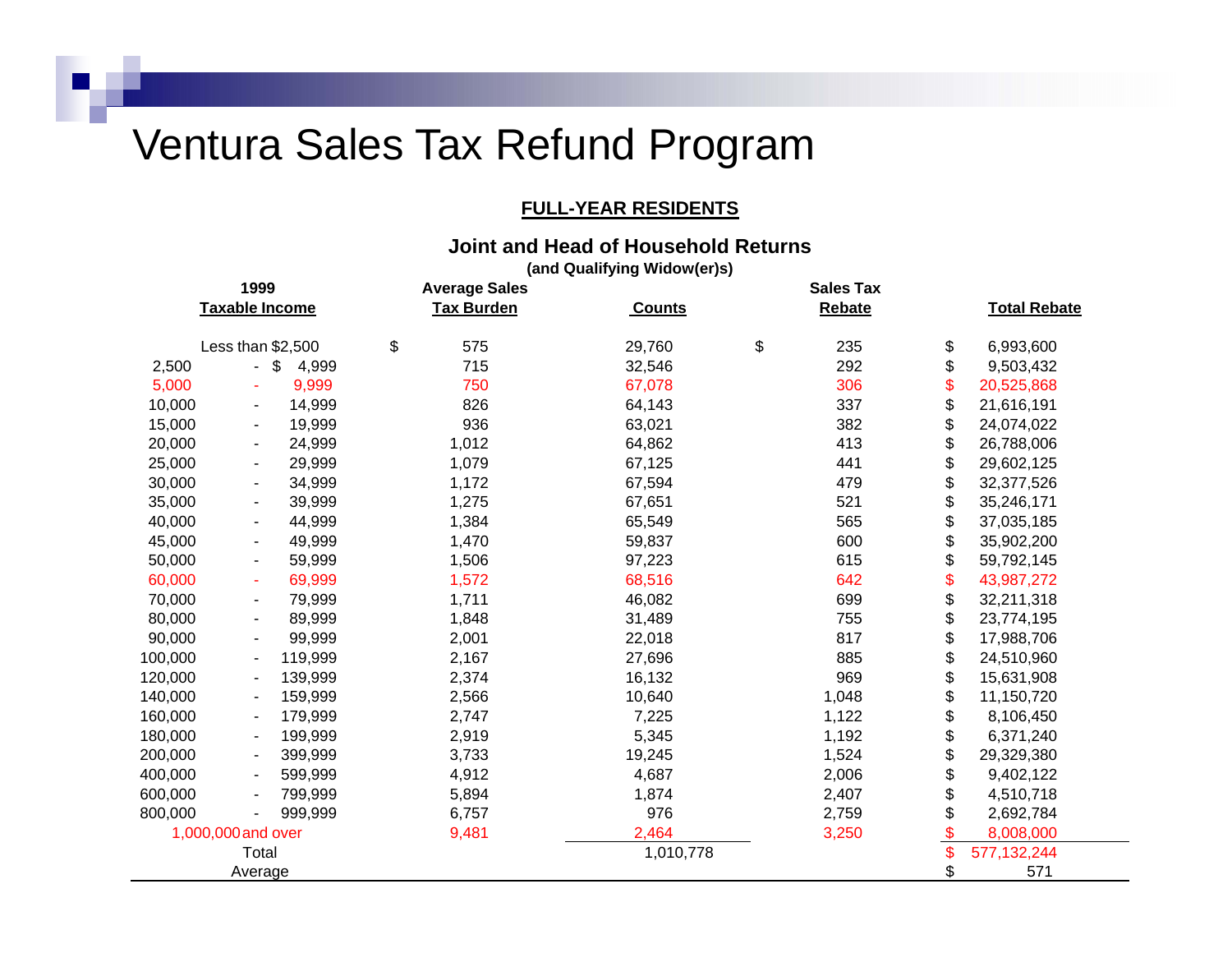# Special Projects

- $\mathcal{L}_{\mathcal{A}}$  Geographic Level
	- □ National level and regional level data
- $\mathcal{L}_{\mathcal{A}}$  Time Period
	- □ A combination of the most recent three years PUMS files
- $\mathcal{L}_{\rm{max}}$  Data Files Used
	- □ EXPN Data
	- П Interview Data
		- $\blacksquare$  Only consumer units that complete all the interviews
		- FMLI and MTAB Files
	- □ Diary Data
		- FMLD and EXPD Files
	- $\Box$  Data is categorized into nine household types
		- Single Seniors, Married Seniors, Singles, Married no children, Married one child, Married two children, Married three or more children, Single one child, Single two or more children
	- $\Box$ No Topcoded records used in analysis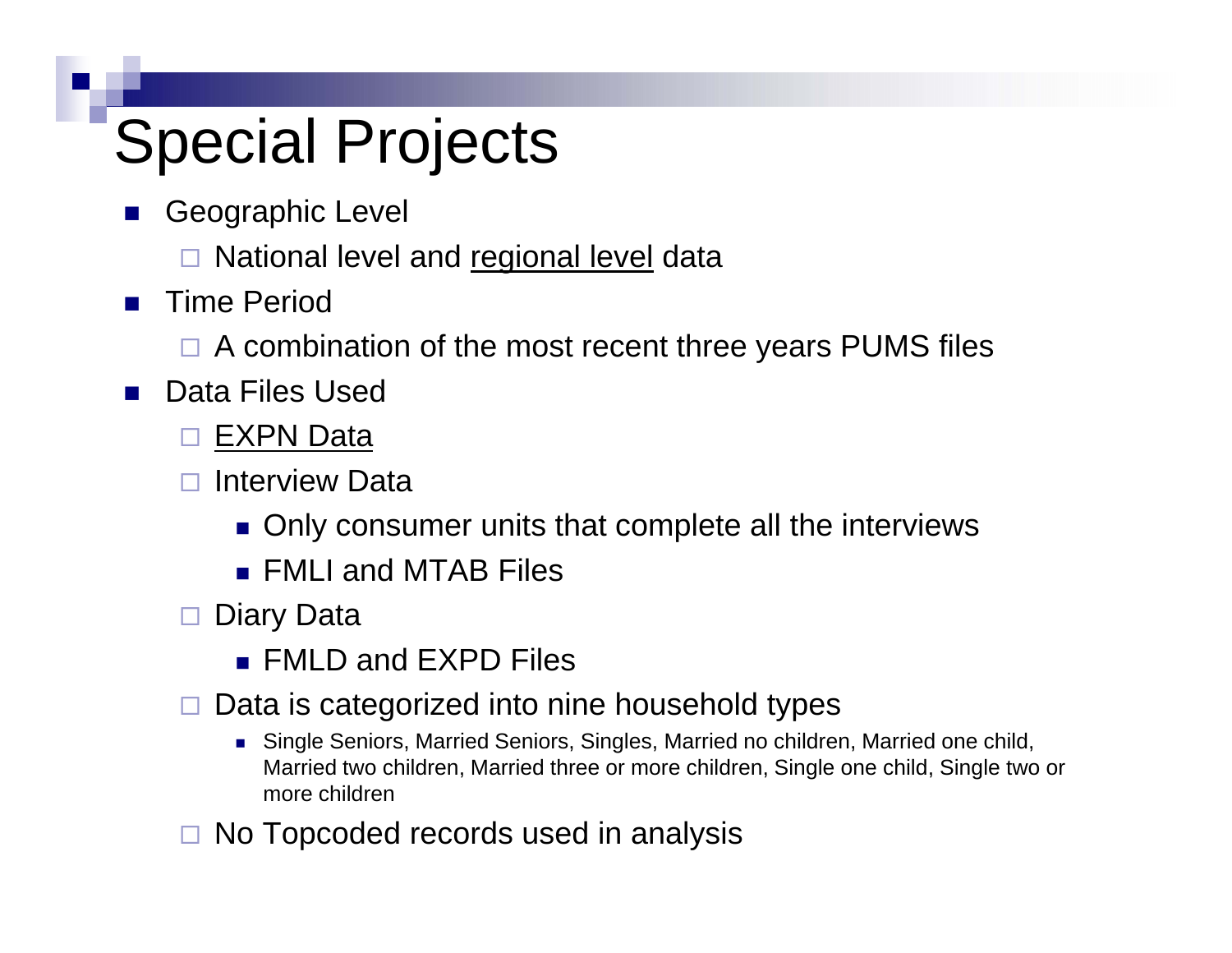# Heating Fuels Special Project

- $\mathcal{L}_{\mathcal{A}}$  The current sales tax base exempts heating fuels during the heating season
- $\mathcal{L}^{\text{max}}_{\text{max}}$ ■ Change from and outright exemption to exemption the first " X "dollars of heating expenditure during the heating season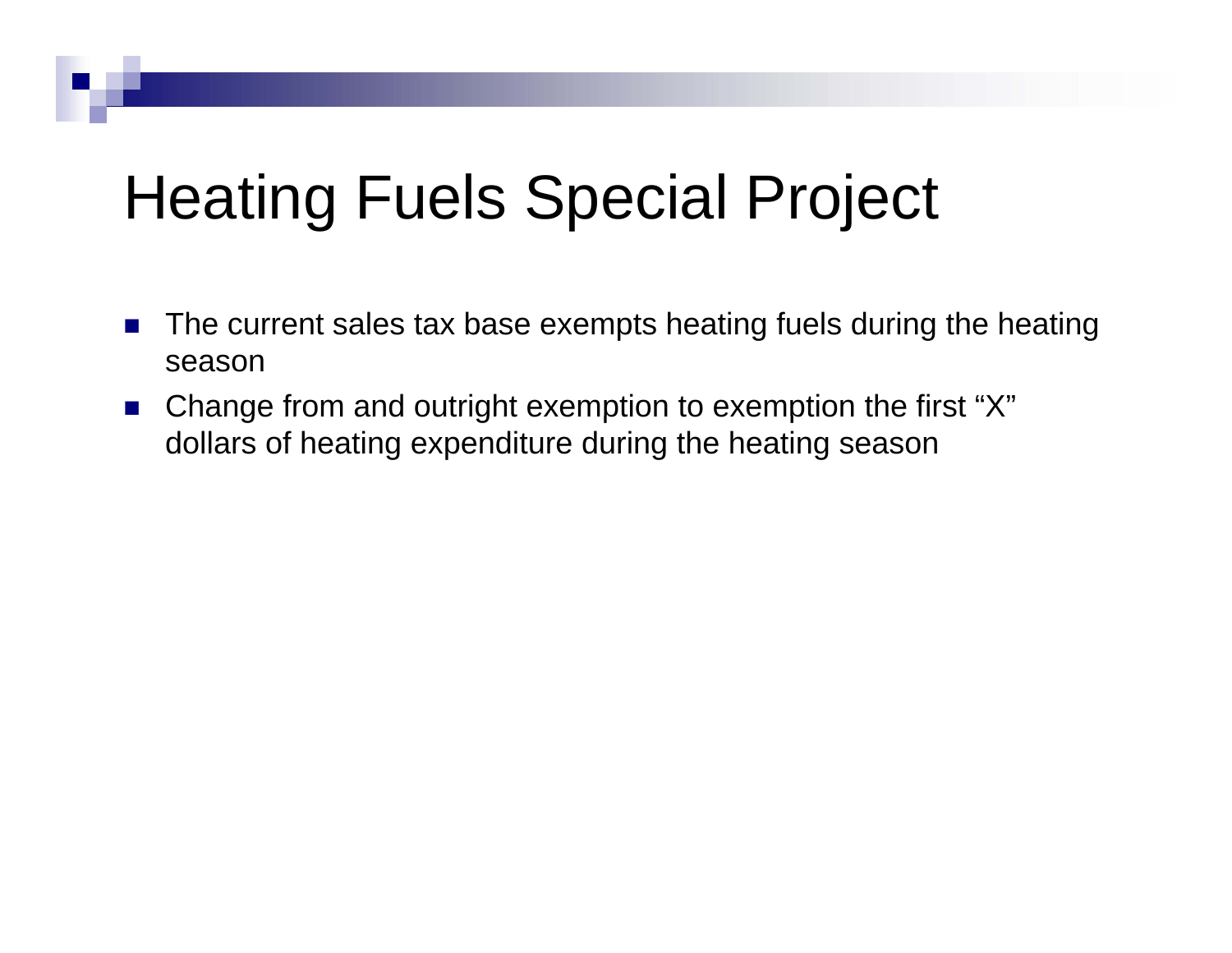## Difficulties and Concerns

#### $\mathcal{L}_{\mathcal{A}}$ Topcoding

- □ 20% of households in our incidence study have an income greater than \$86,000 per year – 45% of total sales taxes dollars
- □ 5% of households are over \$175,000 per year 20% of total sales taxes dollars
- **Spending on goods subject to excise taxes** 
	- □ CE data does not provide data on volume of cigarettes or alcohol consumed
- **Small sample sizes** 
	- □ Some spending categories have a high percentage of households with zero spending in particular categories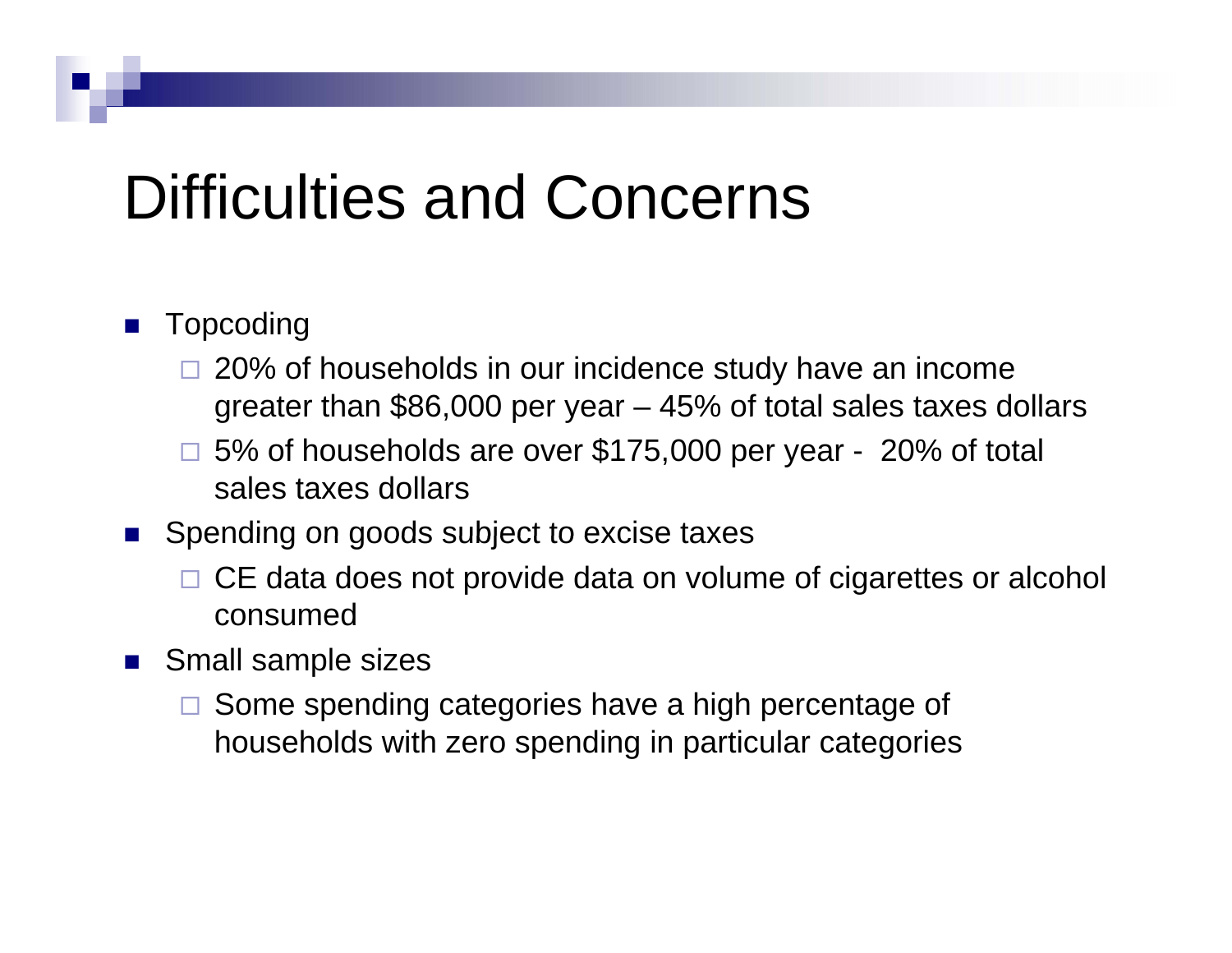### Hotel Expenditures by Senior Single Households